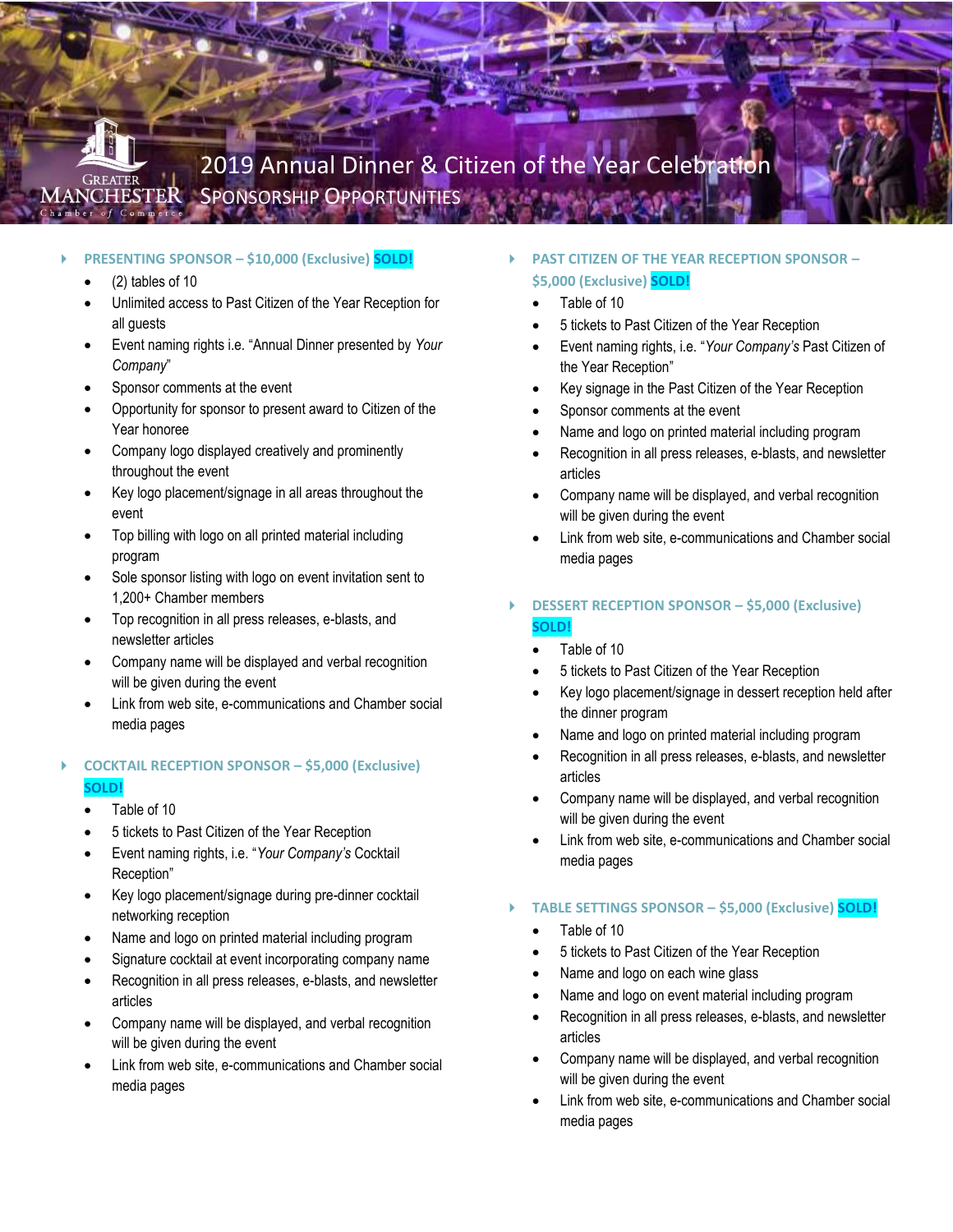# **CHAMPAGNE TOAST SPONSOR – \$5,000 (Exclusive) SOLD!**

- Table of 10
- 5 tickets to Past Citizen of the Year Reception
- Recognition during champagne toast congratulating Citizen of the Year
- Name and logo on event material including program
- Recognition in all press releases, e-blasts, and newsletter articles
- Company name will be displayed, and verbal recognition will be given during the event
- Link from web site, e-communications and Chamber social media pages

#### **ENTRANCE SPONSOR – \$5,000 (Exclusive) SOLD!**

- Table of 10
- 5 tickets to Past Citizen of the Year Reception
- Your logo on balloon entryway as guests arrive, providing an incredible impact on guests as they enter the main room, guaranteed to make a lasting impression
- Name and logo on event material including program
- Recognition in all press releases, e-blasts, and newsletter articles
- Company name will be displayed, and verbal recognition will be given during the event
- Link from web site, e-communications and Chamber social media pages

# **PHOTO BOOTH SPONSOR – \$3,500 (Exclusive) SOLD!**

- Table of 10
- 3 tickets to Past Citizen of the Year Reception
- Your logo on custom photo wall for attendees to use as backdrop for interactive photo activity
- Name and logo on event material including program
- Recognition in all press releases, e-blasts, and newsletter articles
- Company name will be displayed, and verbal recognition will be given during the event
- Link from web site, e-communications and Chamber social media pages

### **PAST CITIZEN OF THE YEAR PARADE SPONSOR – \$3,500 (Exclusive) SOLD!**

- Table of 10
- 3 tickets to Past Citizen of the Year Reception
- Name and logo on program insert with Past Citizen of the Year history and listing
- Verbal recognition introducing parade i.e. "*Your Company's* Parading of the Past Citizen of the Year"
- Company logo on Past Citizen of the Year boutonnieres and corsages
- Name and logo on event material including program
- Recognition in all press releases, e-blasts, and newsletter articles
- Company name will be displayed, and verbal recognition will be given during the event
- Link from web site, e-communications and Chamber social media pages

### **PROGRAM SPONSOR – \$3,500 (Exclusive) SOLD!**

- Table of 10
- 3 tickets to Past Citizen of the Year Reception
- Naming rights to 2016 program i.e. "Program sponsored by *Your Company*"
- Premier billing on event program
- Name and logo on event material
- Recognition in all press releases, e-blasts, and newsletter articles
- Company name will be displayed, and verbal recognition will be given during the event
- Link from web site, e-communications and Chamber social media pages

## **SOCIAL SPONSOR – \$3,500 (Exclusive) SOLD!**

- Table of 10
- 3 tickets to Past Citizen of the Year Reception
- Name and logo on "selfie sticks" placed at each table
- Verbal recognition at event to engage attendees to use selfie stick
- Name and logo on event material including program
- Recognition in all press releases, e-blasts, and newsletter articles
- Company name will be displayed, and verbal recognition will be given during the event
- Link from web site, e-communications and Chamber social media pages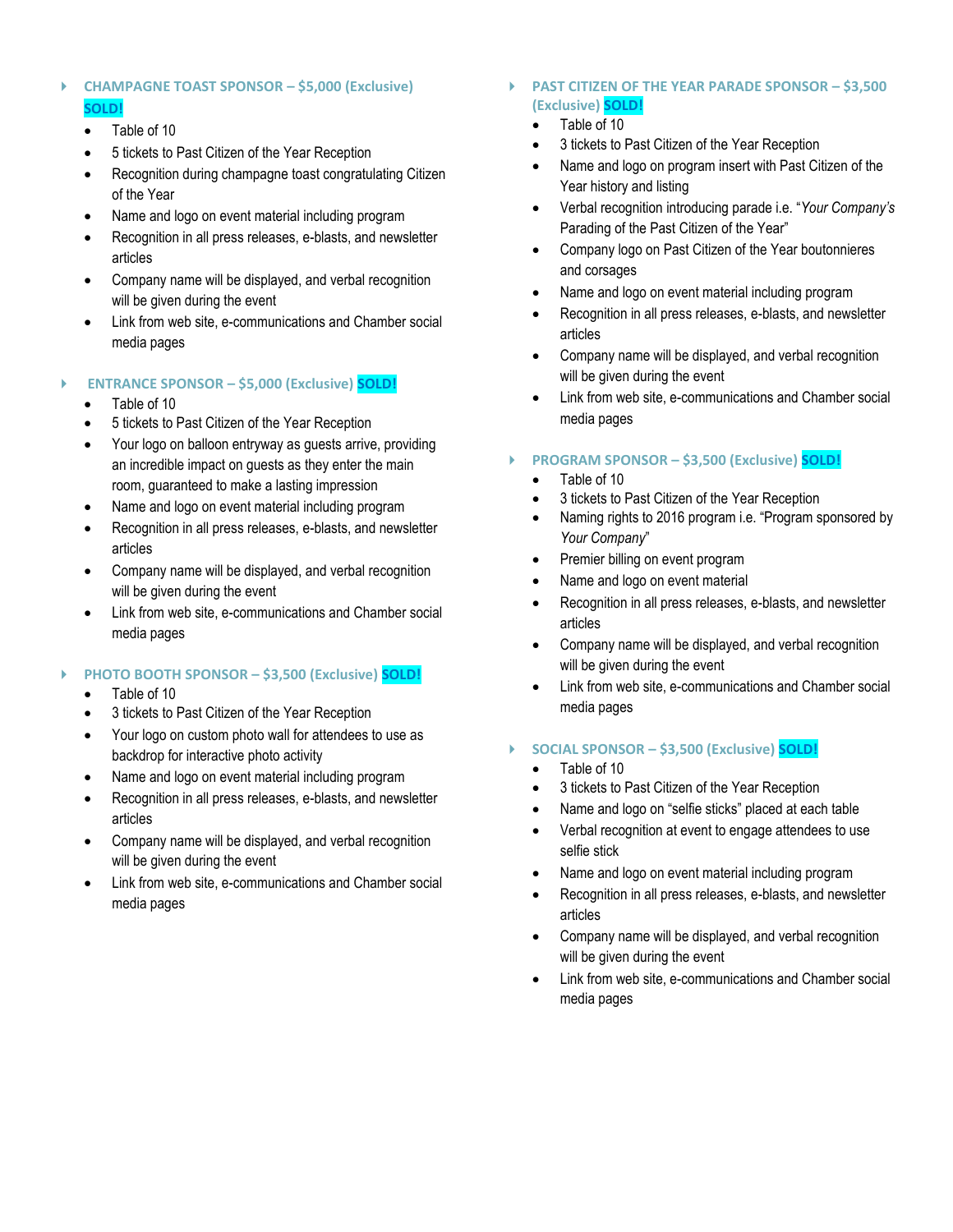#### **CENTERPIECE SPONSOR – \$3,500 SOLD!**

- Table of 10
- 3 tickets to Past Citizen of the Year Reception
- Name and logo on centerpieces
- Name and logo on event material including program
- Recognition in all press releases, e-blasts, and newsletter articles
- Company name will be displayed, and verbal recognition will be given during the event
- Link from web site, e-communications and Chamber social media pages

#### **MAIN COURSE SPONSOR – \$3,500**

- Table of 10 **SOLD!**
- 3 tickets to Past Citizen of the Year Reception
- Name and logo at table settings
- Name and logo on event material including program
- Recognition in all press releases, e-blasts, and newsletter articles
- Company name will be displayed, and verbal recognition will be given during the event
- Link from web site, e-communications and Chamber social media pages

### **HOSPITALITY SPONSOR – \$3,500 (Exclusive) SOLD!**

- Table of 10
- 3 tickets to Past Citizen of the Year Reception
- Your logo on custom shirts worn by all servers and hospitality partners at event
- Name and logo on printed material including program
- Recognition in all press releases, e-blasts, and newsletter articles
- Company name will be displayed, and verbal recognition will be given during the event
- Link from web site, e-communications and Chamber social media pages

# **REGISTRATION – \$3,500 SOLD!**

- Table of 10
- 3 tickets to Past Citizen of the Year Reception
- Key logo placement/signage in registration area prior to the main event
- Name and logo on printed material including program
- Recognition in all press releases, e-blasts, and newsletter articles
- Company name will be displayed, and verbal recognition will be given during the event
- Link from web site, e-communications and Chamber social media pages

# **VIDEO SPONSOR – \$3,000 SOLD!**

- Table of 10
- 2 tickets to Past Citizen of the Year Reception
- Name and logo displayed in video presentation
- Name and logo on event material including program
- Recognition in all press releases, e-blasts, and newsletter articles
- Company name will be displayed, and verbal recognition will be given during the event
- Link from web site, e-communications and Chamber social media pages

# **COFFEE BAR SPONSOR – \$3,000 (Exclusive)**

- Table of 10
- 2 tickets to Past Citizen of the Year Reception
- Coffee bar during Dessert Reception branded with your logo
- Name and logo on printed material including program
- Recognition in all press releases, e-blasts, and newsletter articles
- Company name will be displayed, and verbal recognition will be given during the event
- Link from web site, e-communications and Chamber social media pages

#### **CORPORATE SPONSOR – \$2,500**

- Table of 10
- 1 ticket to Past Citizen of the Year Reception
- Name and logo on printed material including program
- Recognition in all press releases, e-blasts, and newsletter articles
- Company name will be displayed on screen, and verbal recognition will be given during the event

#### **TABLE SPONSOR – \$1,500**

- Table of 10
- Name and logo on event program
- Recognition in press releases, e-blasts, and newsletter articles